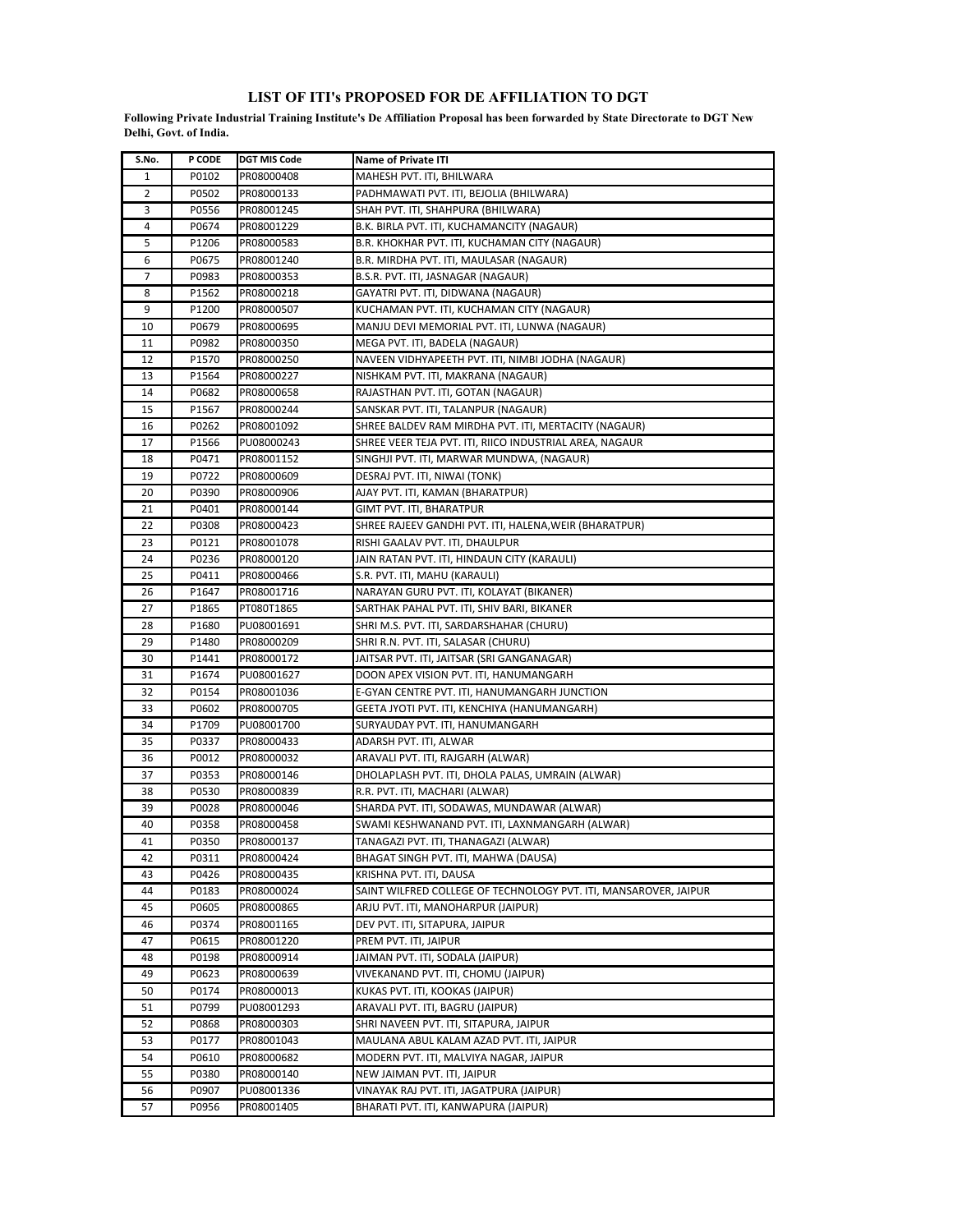| S.No. | P CODE | <b>DGT MIS Code</b> | <b>Name of Private ITI</b>                                       |
|-------|--------|---------------------|------------------------------------------------------------------|
| 58    | P1315  | PR08001606          | SHRI BAJRANG PVT. ITI, MAHAR KALAN (JAIPUR)                      |
| 59    | P0359  | PR08000845          | SHRI KRISHNA PVT. ITI, GOVINDGARH (JAIPUR)                       |
| 60    | P1514  | PR08001528          | MAA SARASWATI PVT. ITI, JOBNER (JAIPUR)                          |
| 61    | P0375  | PR08000456          | SMT. BHAWARI DEVI PVT. ITI, KISHANGARH RAINWAL, PHULERA (JAIPUR) |
| 62    | P1657  | PR08001624          | CHAUDHARY PVT. ITI, SANGANER (JAIPUR)                            |
| 63    | P1693  | PU08001671          | SARASWATI PVT. ITI, KALWAR (JAIPUR)                              |
| 64    | P1702  | PR08001704          | UNIVERSAL PVT. ITI, MANZI RENWAL (JAIPUR)                        |
| 65    | P1705  | PR08001656          | PHAGI PVT. ITI, HARSOOLIYA (JAIPUR)                              |
| 66    | P0640  | PR08000685          | RAJASTHAN PVT. ITI, CHIRAWA (JHUNJHUNU)                          |
| 67    | P1164  | PR08000547          | CHAUDHARY HARLAL PVT. ITI, RANASAR (JHUNJHUNU)                   |
| 68    | P0633  | PR08000665          | EKTA PVT. ITI, UDAIPURWATI (JHUNJHUNU)                           |
| 69    | P1631  | PR08001630          | GLOBAL PVT. ITI, SINGHANA (JHUNJHUNUN)                           |
| 70    | P1342  | PR08000763          | PANDIT GANESH NARAYAN PVT. ITI, KHIROR (JHUNJHUNU)               |
| 71    | P1349  | PR08001602          | VISHWAKARMA PVT. ITI, GUDHA GORJI (JHUNJHUNU)                    |
| 72    | P1352  | PR08000164          | KIRAN PVT. ITI, GURA (JHUNJHUNU)                                 |
| 73    | P0639  | PR08001251          | PRINCE REGIONAL PVT. ITI, SHYOPURA (JHUNJHUNU)                   |
| 74    | P0487  | PR08001130          | RAO PVT. ITI, GHARDANA KHURD (JHUNJHUNU)                         |
| 75    | P1538  | PR08000202          | MANU OXFORD PVT. ITI, MOHABBATSAR (JHUNJHUNU)                    |
| 76    | P0222  | PR08000420          | SHEKAWATI PVT. ITI, DUNDLOD (JHUNJHUNU)                          |
| 77    | P0217  | PR08001030          | VARAH MIHIR PVT. ITI, BAGGAD (JHUNJHUNU)                         |
| 78    | P1741  | PU08001741          | SAINIK PVT. ITI, JHUNJHUNUN                                      |
| 79    | P0873  | PR08000339          | ANNPURNA PVT. ITI, MAWANDA (SIKAR)                               |
| 80    | P0782  | PR08001266          | PRINCE ACADEMY OF HIGHER EDUCATION PVT. ITI, NANI (SIKAR)        |
| 81    | P0783  | PR08001280          | SHRI RAGHUNATH PVT. ITI, DANTA RAMGARH (SIKAR)                   |
| 82    | P0818  | PR08000338          | JAMNA DEVI PVT. ITI, SIKAR                                       |
| 83    | P1645  | PU08001721          | BHAWANI NIKETAN PVT. ITI, SIKAR                                  |
| 84    | P1222  | PR08000534          | MARUTI PVT. ITI, CHIRIYA TIBBA, SIKAR                            |
| 85    | P0452  | PR08000145          | DESH BANDHU PVT. ITI, SEWA (SIKAR)                               |
| 86    | P0292  | PR08000067          | GEETA PVT. ITI, AJEETGARH (SIKAR)                                |
| 87    | P0781  | PR08001288          | J. J. PVT. ITI, JUGALPURA (SIKAR)                                |
| 88    | P1418  | PR08001358          | SHREE SHYAM PVT. ITI, KHOOD (SIKAR)                              |
| 89    | P1422  | PR08000811          | NAVEEN PVT. ITI, LAXMANGARH (SIKAR)                              |
| 90    | P1581  | PR08000206          | MODERN PVT. ITI, NANI (SIKAR)                                    |
| 91    | P1716  | PR08001658          | RAJASTHAN PVT. ITI, KHEERWA (SIKAR)                              |
| 92    | P1587  | PR08000228          | SHREE RAM PVT. ITI, KHATU SHYAM JI (SIKAR)                       |
| 93    | P1597  | PR08000267          | SARASWATI PVT. ITI, SEWAD BARI (SIKAR)                           |
| 94    | P1598  | PR08000270          | GOVINDAM PVT. ITI, SABALPURA, SIKAR                              |
| 95    | P1672  | PR08001618          | BAL BHARTI PVT. ITI, PALWAS (SIKAR)                              |
| 96    | P1698  | PU08001620          | BHARTIYA PVT. ITI, REENGUS (SIKAR)                               |
| 97    | P1332  | PR08000829          | SARASWATI PVT. ITI, BHADRAJOON (JALORE)                          |
| 98    | P1175  | PR08000548          | SHRI OM PVT. ITI, BORUNDA (JODHPUR)                              |
| 99    | P0541  | PR08001224          | G.N. PVT. ITI, ANTA (BARAN)                                      |
| 100   | P0900  | PR08001342          | G.T PVT. ITI, ANTA (BARAN)                                       |
| 101   | P0940  | PR08000358          | KANHA PVT. ITI, BARAN                                            |
| 102   | P1069  | PR08000546          | SHREE RADHA PVT. ITI, GAJANPURA, BARAN                           |
| 103   | P0545  | PR08000691          | SHRI KRISHNA PVT. ITI, BARAN                                     |
| 104   | P0564  | PR08001185          | SANSKAR PVT. ITI, KESHORAI PATAN (BUNDI)                         |
| 105   | P0891  | PU08001347          | UNIQUE PVT. ITI, BUNDI                                           |
| 106   | P1536  | PR08000271          | ADITYA PVT. ITI, AKLERA (JHALAWAR)                               |
| 107   | P0975  | PR08000368          | MAHARAJA INDRAJEET SINGH PVT. ITI, JHALRAPATAN (JHALAWAR)        |
| 108   | P1337  | PR08000800          | NEW RAJASTHAN PVT. ITI, KHANPUR (JHALAWAR)                       |
| 109   | P0626  | PR08001201          | RAJASTHAN PVT. ITI, JHALAWAR                                     |
| 110   | P1339  | PR08000817          | RAJRANI PVT. ITI, AKLERA (JHALAWAR)                              |
| 111   | P0974  | PR08000370          | GURUKUL PVT. ITI, AKLERA (JHALAWAR)                              |
| 112   | P0973  | PR08000364          | SAINATH PVT. ITI, AKLERA (JHALAWAR)                              |
| 113   | P1697  | PU08001681          | SHREE RAM PVT. ITI, JHALRAPATAN (JHALAWAR)                       |
| 114   | P1531  | PR08000230          | ADARSH PVT. ITI, AKLERA (JHALAWAR)                               |
| 115   | P0734  | PR08000706          | SORABH PVT. ITI, KOTA                                            |
| 116   | P0874  | PR08000329          | BALAJI PVT. ITI, RANGBARI, KOTA                                  |
| 117   | P0815  | PR08000323          | BHARTI PVT. ITI, KOTA                                            |
| 118   | P0246  | PR08000011          | DR. RADHA KRISHNAN PVT. ITI, KOTA                                |